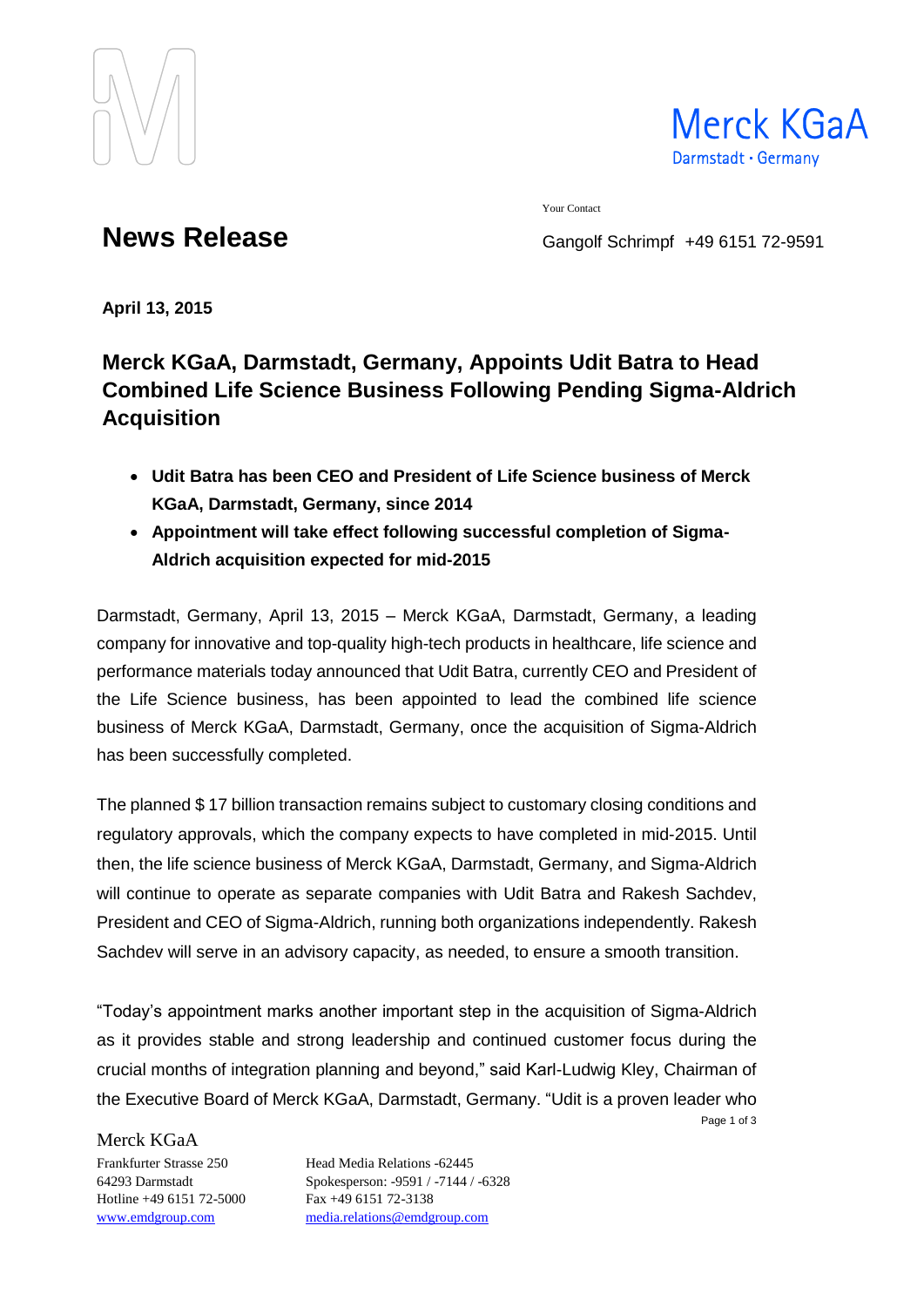



## **News Release**

has demonstrated his ability to work successfully with his leadership team to guide large organizations, drive performance and deliver to our customers. I also want to express my gratitude to the Sigma-Aldrich employees for building the organization into a leading global life science tools company and to Rakesh, personally, for providing excellent leadership to the Sigma-Aldrich organization, both culturally and as demonstrated by the company's strong performance."

Merck KGaA, Darmstadt, Germany, in September 2014, announced the planned acquisition of U.S. life science company Sigma-Aldrich as part of its "Fit for 2018" transformation and growth strategy aimed at building three strong platforms for sustainable, profitable growth. If approved, the acquisition will be the largest in the company's almost 350-year history and marks an inflection point for both companies as it will deliver significant customer benefits, including a broader, complementary range of products and capabilities, greater investment in breakthrough innovations, enhanced customer service and a leading e-commerce and distribution platform in the \$130 billion global life science industry.

Merck KGaA, Darmstadt, Germany, has already secured antitrust clearance from the United States Federal Trade Commission (FTC) and some other jurisdictions, and is working diligently with the respective authorities to complete the transaction as planned. In March, the company announced that it successfully placed \$ 4 billion in bonds, following the placement of  $\epsilon$  1.5 billion in hybrid bond in December to help finance the transaction.

Udit Batra, 44, has served as CEO and President of the life science business of Merck KGaA, Darmstadt, Germany, since March 2014. He joined Merck KGaA, Darmstadt, Germany, in 2011 to head the Group's Consumer Health business. Prior to that, Udit Batra worked at Novartis Vaccines and Diagnostics, where he was head of Global Public Health and Market Access. He served in a range of executive management positions at Novartis, including global Head of Corporate Strategy and Country President for the Pharma Business in Australia.